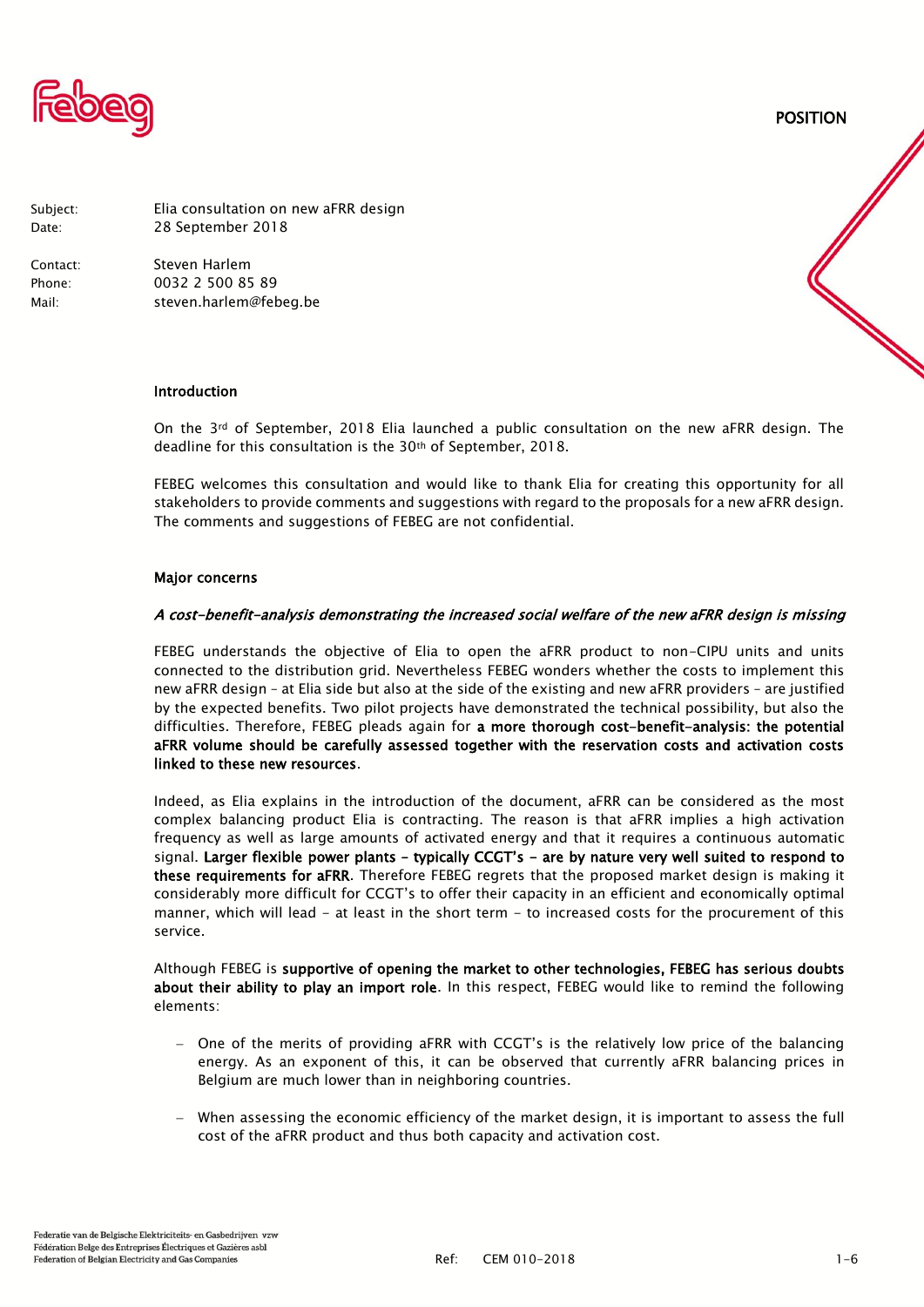

 $-$  It makes sense to assume that  $-$  in terms of energy price  $-$  demand flexibility or wind and solar flexibility would be higher in price than a CCGT. In fact, wind generation would need negative activation prices to come to a positive economic outcome.

# Daily procurement with 4 hours blocks (§ 6.2.2.)

According to article 32, §2 of the EGBL, the second principle for the procurement of balancing capacity states that 'the procurement process shall be performed on a short-term basis to the extent possible and where economically efficient. FEBEG fails to understand how the daily procurement with only 4 hours blocks can be the most economically efficient solution.

FEBEG is of the opinion that Elia should perform a sound market potential analysis demonstrating that only 4 hour blocks will lead to a reduction of the total cost of aFRR (capacity and energy), taking into account the following factors:

- Impact on CCGT's:

The shift to procurement of 4 hour blocks will have a significant impact on CCGT's. Indeed, except for market situations where it can be expected with a sufficient degree of confidence that CCGT's will be in the money and thus running, start-up costs will be added in the capacity bids of CCGTs for each 4 hours block. On the contrary, with the current weekly procurement daily start-ups are avoided for the units contracted, reducing the capacity cost.

So, one could expect an increase in the capacity costs in the following situations:

- when the capacity needs of aFRR Up and Down cannot be completely fulfilled by the new technologies, and CCGT's remain thus necessary;
- when CCGT's are not necessary to fulfill the capacity needs: will the total cost in this situation - be lower than when CCGT's do not have to add start-up costs in each 4 hours block.

On top of that, the length of the start-up of some CCGT's would make it difficult, nearly impossible to continue to offer CCGT's.

- Shift to daily procurement is main driver for attracting new resources:

FEBEG wants to remind the results in the Elia report 'Study on the evolution towards a daily procurement of mFRR' of the 22nd of May, 2018 (see table bellow). This study shows that the main game changer to attract new resources is the shift to daily procurement. The reduction of the delivery period has a smaller impact.

|                                                | <b>Product</b><br>duration /<br>product<br>resolution | <b>Base</b><br>delivery | Peak &<br>long-off-<br>peak | 8h blocks | 4h blocks |
|------------------------------------------------|-------------------------------------------------------|-------------------------|-----------------------------|-----------|-----------|
| <b>Onshore wind</b><br>farm                    | Month                                                 | $0\%$                   | $0\%$                       | 1%        | 1%        |
|                                                | Week                                                  | 2%                      | 4%                          | 5%        | 8%        |
|                                                | Day                                                   | 25%                     | 34%                         | 50%       | 65%       |
| <b>BE</b> aggregated<br>offshore<br>production | Month                                                 | $0\%$                   | 1%                          | 1%        | 1%        |
|                                                | Week                                                  | 3%                      | 6%                          | 7%        | 11%       |
|                                                | Day                                                   | 36%                     | 47%                         | 65%       | 78%       |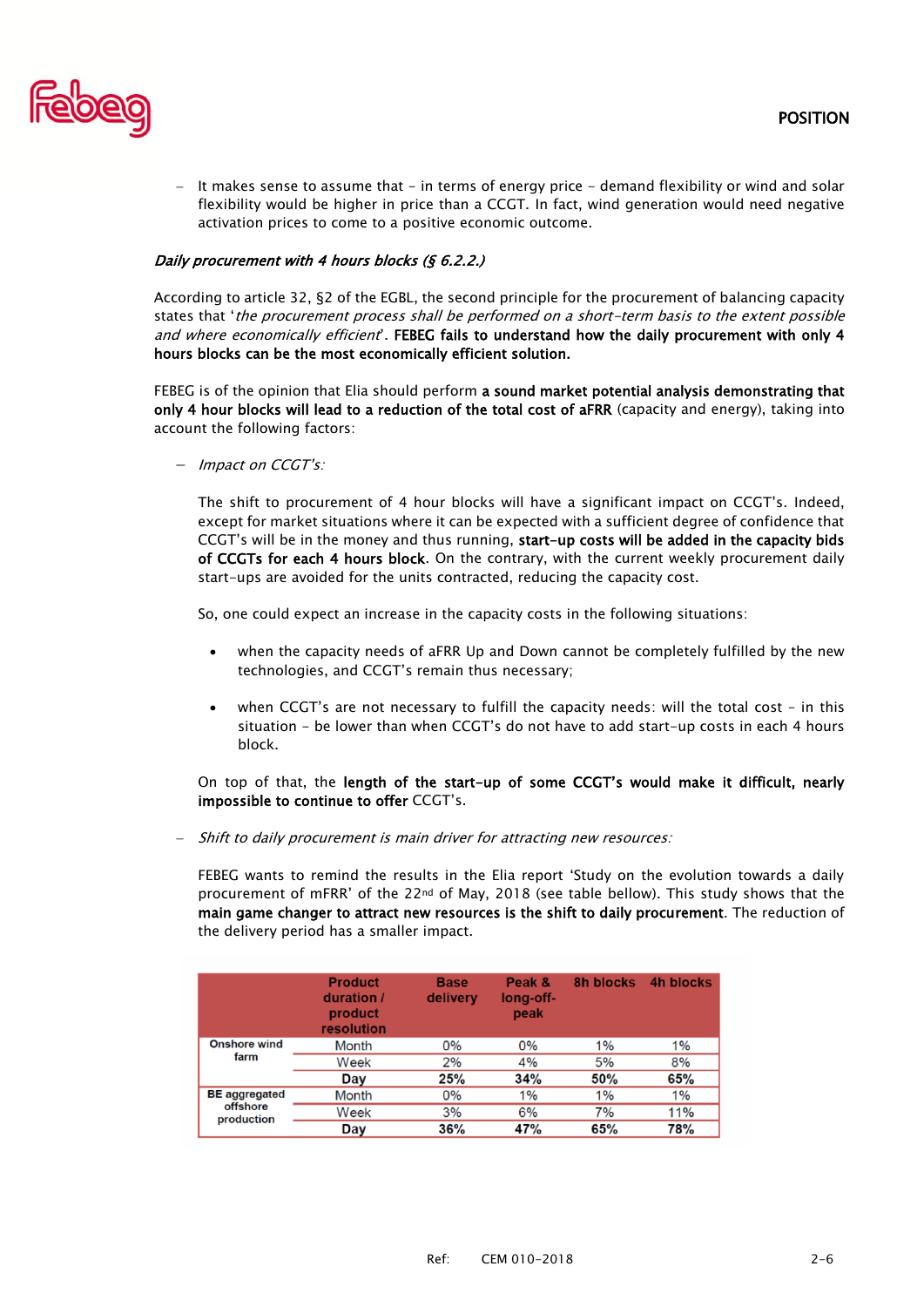

If Elia nonetheless choses to stick to the introduction of 4 hour blocks, FEBEG proposes to have a daily procurement of 24 hour products in combination with daily procurement of 4 hour blocks. The introduction of daily procurement with a 24-hour product - baseload product - is a must: it could to a very large extend reduce the start-up costs of CCGT's and would allow all CCGT's – taking into account the length of the start-up – to participate.

FEBEG believes that this proposal:

- allows Elia to do global optimization to ensure that aFRR is procured at the lowest cost for society;
- $-$  respects the principle of technology-neutrality: no technology nor CCGTs, neither new resources – would be excluded from participation.

## Activation of aFRR/mFRR (§ 8.6)

In the current proposal, Elia is proposing to go to a marginal pricing (most expensive activated bid sets the imbalance price) while still holding onto to a pay-as-bid towards the BSP's. Following article 30.1 of the EBGL, the balancing market should evolve towards pay-as-cleared for the balancing energy and have this reflected in the imbalance price. Elia seems to only propose the second part while omitting the first.

FEBEG is of the opinion one cannot be implemented without the other: therefore FEBEG pleads to change both – implementation marginal pricing and pay-as-cleared towards BSP's - in one step. Implementing the one without the other, creates a disequilibrium in the price signal between BSPs and BRPs which is not acceptable.

FEBEG also does not understand for which reason the pay-as-cleared mechanism could not be implemented as FEBEG notices that Elia is already proposing – which is much appreciated – mitigating measures to avoid 'demand spikes'.

Should, nevertheless, Elia chose to still stick to the pay-as-bid mechanism for a temporary period, this can only be combined with a weighted average imbalance pricing for the aFRR activations.

On top of that, FEBEG also insists on more clear and transparent rules for the activation of mFRR. At the moment the decision to start activating mFRR – to replace aFRR - is left to the dispatcher's assessment while this decision has an immediate impact on the activation of aFRR and the imbalance price.

### Specific comments and suggestions

### Communication of baseline (§4.2)

FEBEG wants to express its concerns with regard to the new baseline approach for aFRR: an aFRR provider will have to send the baseline which is expected one minute later each 4 seconds. Several operators use their power plants for continuous optimization, meaning that they use the remaining flexibility on the power plants to balance their positions. For this reason, it is extremely difficult for such operators to send a correct baseline 1 minute in advance and, on top that, the methodology risks to kill the within quarter hour flexibility between Pmax-reserves and Pmin+reserves that is currently optimized within the quarter hour. Power plants operators therefore risk to be confronted with significant opportunity losses.

FEBEG also has a question with regard to the baseline methodology: can Elia confirm that the BSP must only send the baseline delivery points submitted on the bidding platform?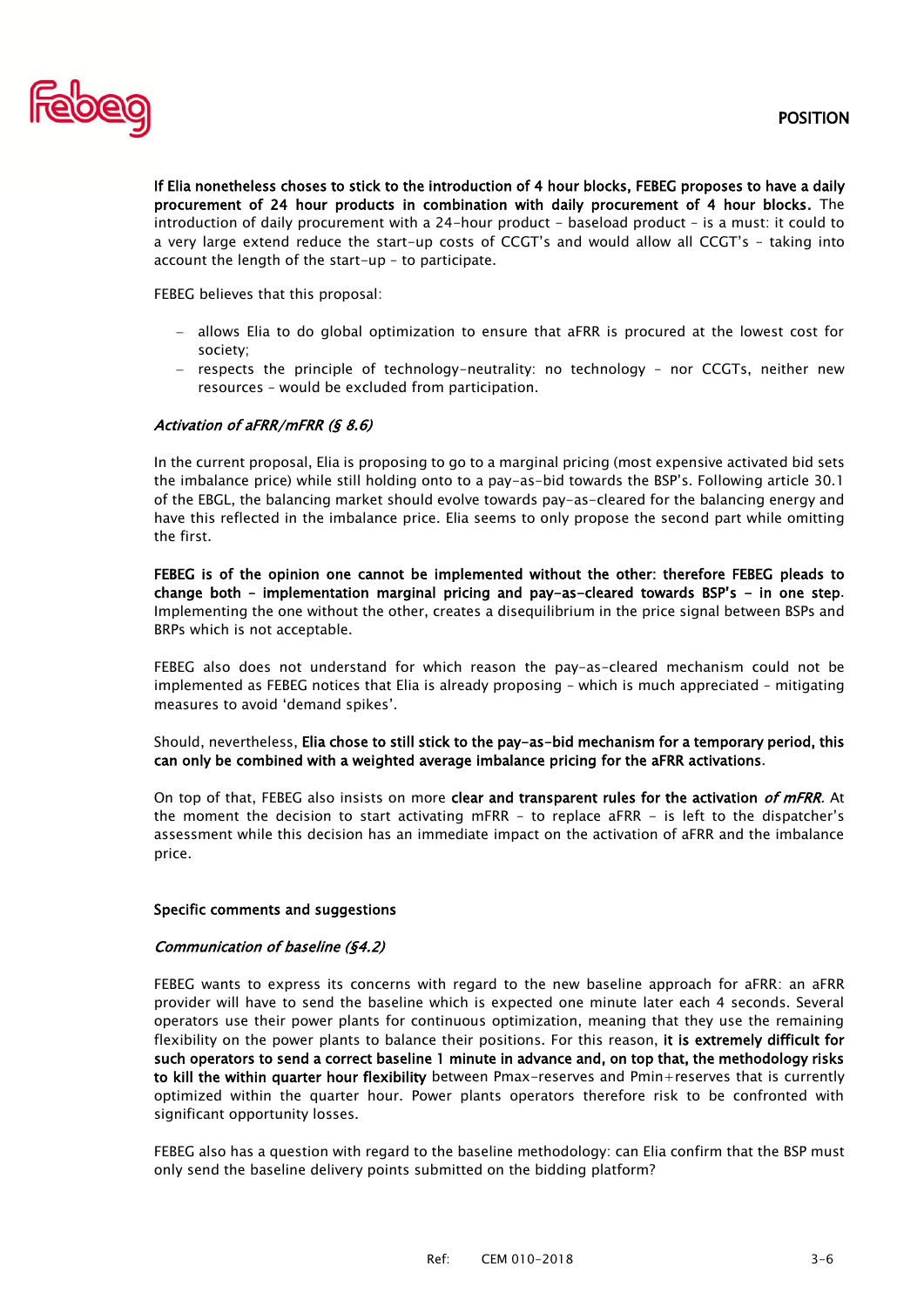

# Real- time data exchange (§4.4.2)

The settlement of the new aFRR design will be based on 4 seconds data. FEBEG would like to understand what the benefits of shortening the time from 10 to 4 sec for data exchange are as it will increase the stress on the communication systems.

FEBEG is also of the opinion that assets for which all parameters have to be exchanged in real-time (CIPU assets or assets with an individual power schedule) should be exempted of the supplementary data exchange of aggregated values. This applies all the more for BSP's who have only CIPU assets in their portfolio.

## Metering and submetering (§4.5)

FEBEG agrees with the principle of metering at the same level for delivery points, allowing submetering without hierarchy. To this effect no distinction between CIPU and Non-CIPU delivery points should exist: submetering should also be allowed for a CIPU delivery point.

## Communication chain (§4.5.1)

FEBEG has a questions with regard to a RTU of Elia: how can the BSP be responsible for the communication of the power measures by this RTU to the SCADA of Elia?

## Separate procurement FCR and aFRR (§ 6.2.2.)

As regard the way forward for the implementation of the separate procurement of FCR and aFRR, Elia proposes two options. FEBEG is clearly in favor of the first option, i.e. 'one-step' option: the aligning the timing of the introduction of the new aFRR design with the shift to the full regional FCR procurement.

The following elements justify this choice:

- Taking into account the costs of the high number of implementation projects in Belgium, but also in other countries, FEBEG recommend to skip as much as possible unnecessary implementation steps and to go directly to the target model, e.g. inclusion of Belgian FCR needs in the regional platform.
- $-$  Given the increasing workload related to short term ancillary tenders, this approach will also allow for **operational efficiency**: it will avoid to increase even more the operational pressure in the short term markets.

### Reconstitution time after a forced outage (§7.3)

Elia proposes to reduce the reconstitution time after a forced outage from currently 6 hours to 4 hours. As a cold CCGT start-up takes 6 hours, this evolution to 4 hours appears to increase the risk on aFRR providers from CCGT's for penalty exposure after outages. FEBEG doubts whether the secondary market is liquid enough to allow participants to rely on this 24/7 in case of forced outage. The capacity procurement by blocks of 4 hours does not justify the decrease of the reconstitution time, as by nature a forced outage cannot be foreseen when bidding the capacity.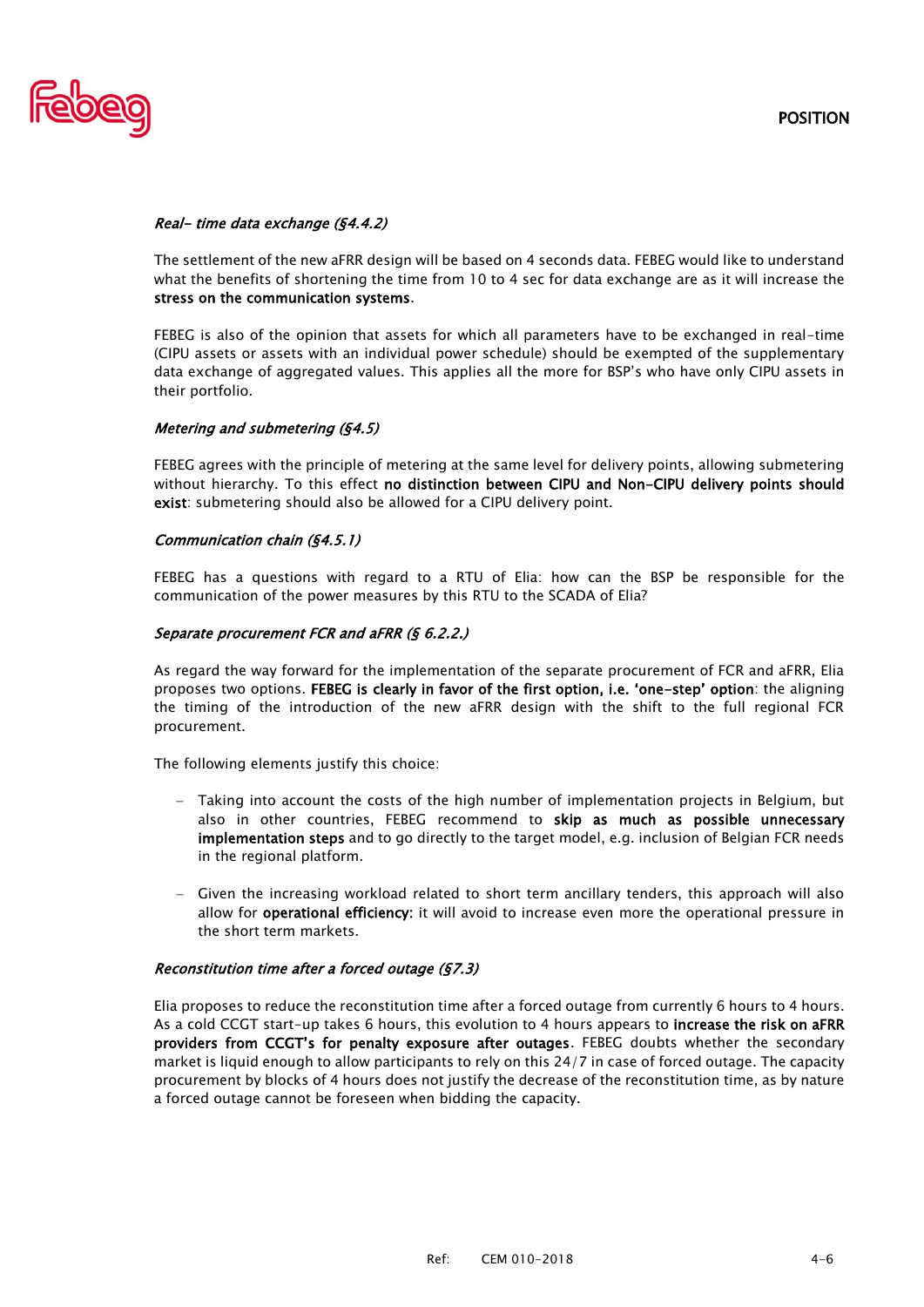

# Nomination of energy bids (§8.2)

FEBEG also wonders if Elia has assessed the impact of the proposals on the portfolio effect. FEBEG clearly regrets that the portfolio effect will be seriously reduced, thus reducing the possibility to optimally dispatch in real time within a portfolio:

- on the availability test: the portfolio effect is reduced to the units nominated in a reserved bid (each bid is considered individually);
- on CIPU units: only one unit per bid is allowed which means that there's no portfolio effect at all;
- on activation control: the portfolio effect is limited to the units nominated in bids (together), instead of the prequalified units of the BSP;
- on non CIPU units: the volume per bid is limited;
- on the combination of CIPU and non CIPU units in a bid: this is simply not allowed;
- on the re-nominations: these are possible, but only until H-25 minutes (FEBEG supposes it is until Qh -25 minutes) meaning that no switch is possible in real time; comment on 'Reserved bids can be updated until the balancing energy GCT (volume, activation price,…)': FEBEG supposes it is possible to switch completely the reserved volume to other units.

FEBEG does not understand the interest of Elia for significantly reducing options for BSP's to create a portfolio effect as this will effectively impact BSP's: less (real time) optimization, implementation costs of the new rules,… Ultimately, the resulting additional costs will be reflected in the prices of the offers.

FEBEG has also the following proposals with regard to the nomination of energy bids:

- the nomination platform should allow automatic nominations, i.e. a machine to machine system;
- it should be possible (but not compulsory) to nominate units together or to link the energy bids to each other in case CIPU units are linked to each other, e.g. GT and ST in a combined cycle mode.

## Pro-rate activation versus merit order activation (§10.1)

With a pro-rata activation all selected bids are activated at the same time, increasing the speed of the global reaction for Elia. With the proposed merit order activation, this advantage will be lost: how will Elia cope with a slower global reaction?

### Transition between quarter-hours (§ 10.2)

The jump in the control request in case the bid volume for Qh1 is larger than the bid volume for Qh2 and the bid is fully activated during Qh1 and Qh2, should be avoided (the control request should at any time take the ramping rate into account) and in any case it should not lead to potential activation penalties.

### Activation penalties for aFRR Down (§ 12.2.2)

These penalties are based (partly) on the energy remuneration. So, how does this work for aFRR Down: the less a BSP pays for the energy to Elia, the less penalties he may incur? If the prices would be negative, will the penalty then also be negative?